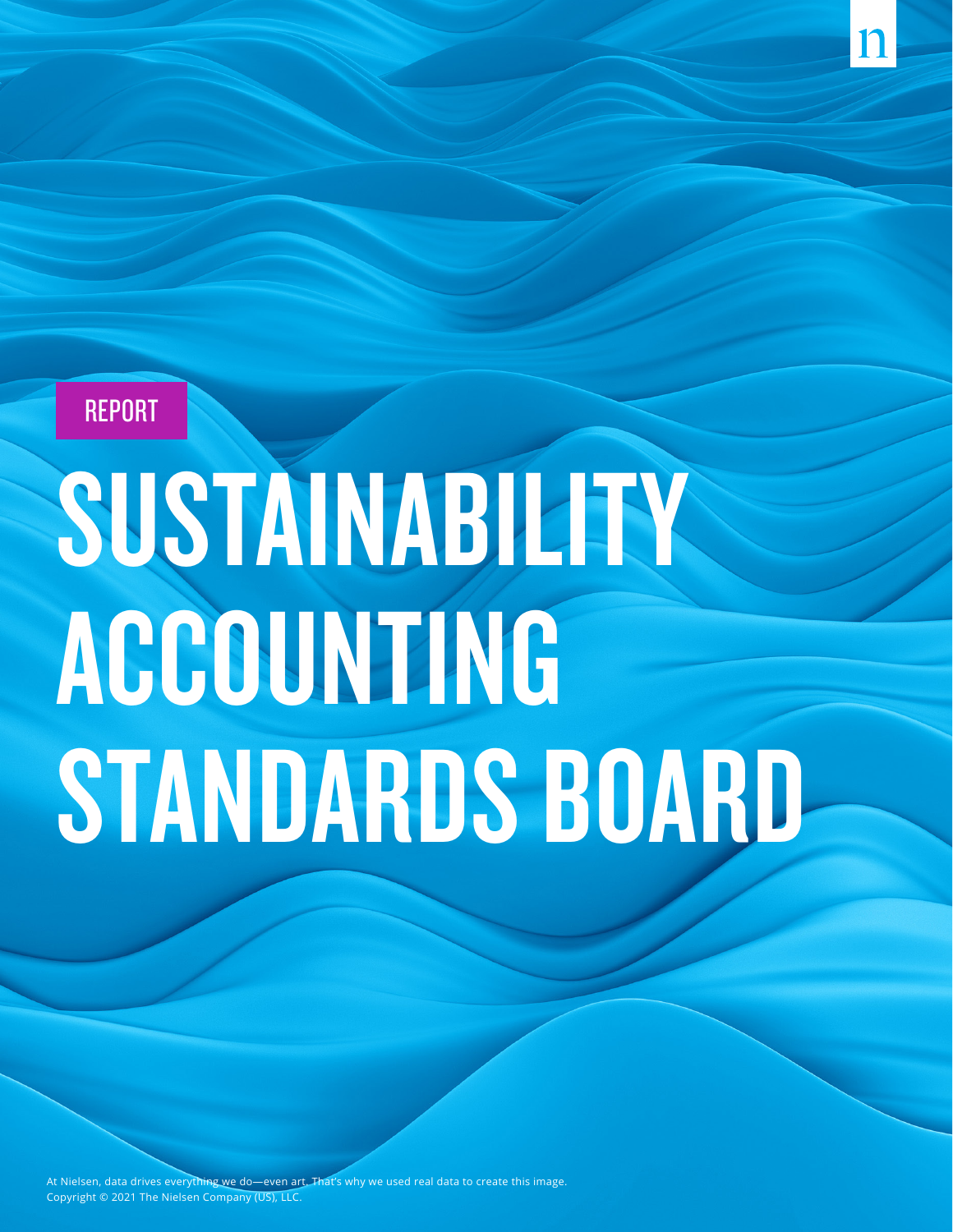The [Sustainability Accounting Standards Board](https://www.sasb.org/) (SASB) is a nonprofit focused on helping companies identify and publicly disclose the financially material sustainability topics that matter most to their investors. SASB has developed industry-specific reporting recommendations, including accounting and activity metrics, to guide businesses' public reporting.

This report includes our responses to SASB's reporting recommendations for Professional Commercial Services, Nielsen's industry classification according to SASB's Sustainable Industry Classification System®. SASB has identified three topics as most material to our industry—data security, workforce diversity and engagement, and professional integrity—as well as specific quantitative and qualitative indicators for each topic. We report additional information on all of these topics in the [Data Privacy and Security](https://microsites.nielsen.com/globalresponsibilityreport/our-company/data-privacy-and-security/), [Diversity and Inclusion,](https://microsites.nielsen.com/globalresponsibilityreport/our-company/diversity-and-inclusion/) [Human Capital](https://microsites.nielsen.com/globalresponsibilityreport/our-company/human-capital/) and [Governance](https://microsites.nielsen.com/globalresponsibilityreport/our-company/governance/) sections of our 2020 Global Responsibility Report and the corresponding sections of our [2021 Interim Responsibility Update.](https://microsites.nielsen.com/globalresponsibilityreport/2021-interim-responsibility-update)

# ACCOUNTING METRICS

# DATA SECURITY

# SASB CODE & ACCOUNTING METRIC NEEDS AND ACCOUNTING METRIC NIELSEN RESPONSE

# **SV-PS-230a.1**

Description of approach to identifying and addressing data security risks

Nielsen is committed to protecting the security of all client and consumer information. Our Cybersecurity Program is grounded in internationally recognized data protection principles and we use a variety of security technologies and procedures to protect client and consumer information. We deploy and utilize innovative custom-built and commercial solutions at a global scale. Nielsen's Cybersecurity Program aligns with the National Institute of Standards and Technology's Cybersecurity Framework (NIST CSF), which includes five core functions: identify, protect, detect, respond and recover.

# **Identifying data security threats and vulnerabilities**

We use a Threat and Vulnerability Management and Penetration Testing program to detect new vulnerabilities and help assign priority to remediation. This program leverages a combination of appliance-based and software agent-based scanners to detect vulnerabilities across our operations. Where possible, we integrate tools for automation and to facilitate CI/CD (Continuous Integration/Continuous Delivery) processes. We have defined remediation periods based on the severity of the findings, which in turn drives the prioritization and implementation of remediation actions.

Nielsen contracts leading security firms to provide penetration testing services for identified high-risk applications. Additionally, Nielsen conducts internal penetration tests to supplement third-party tests and to meet internal or client requirements.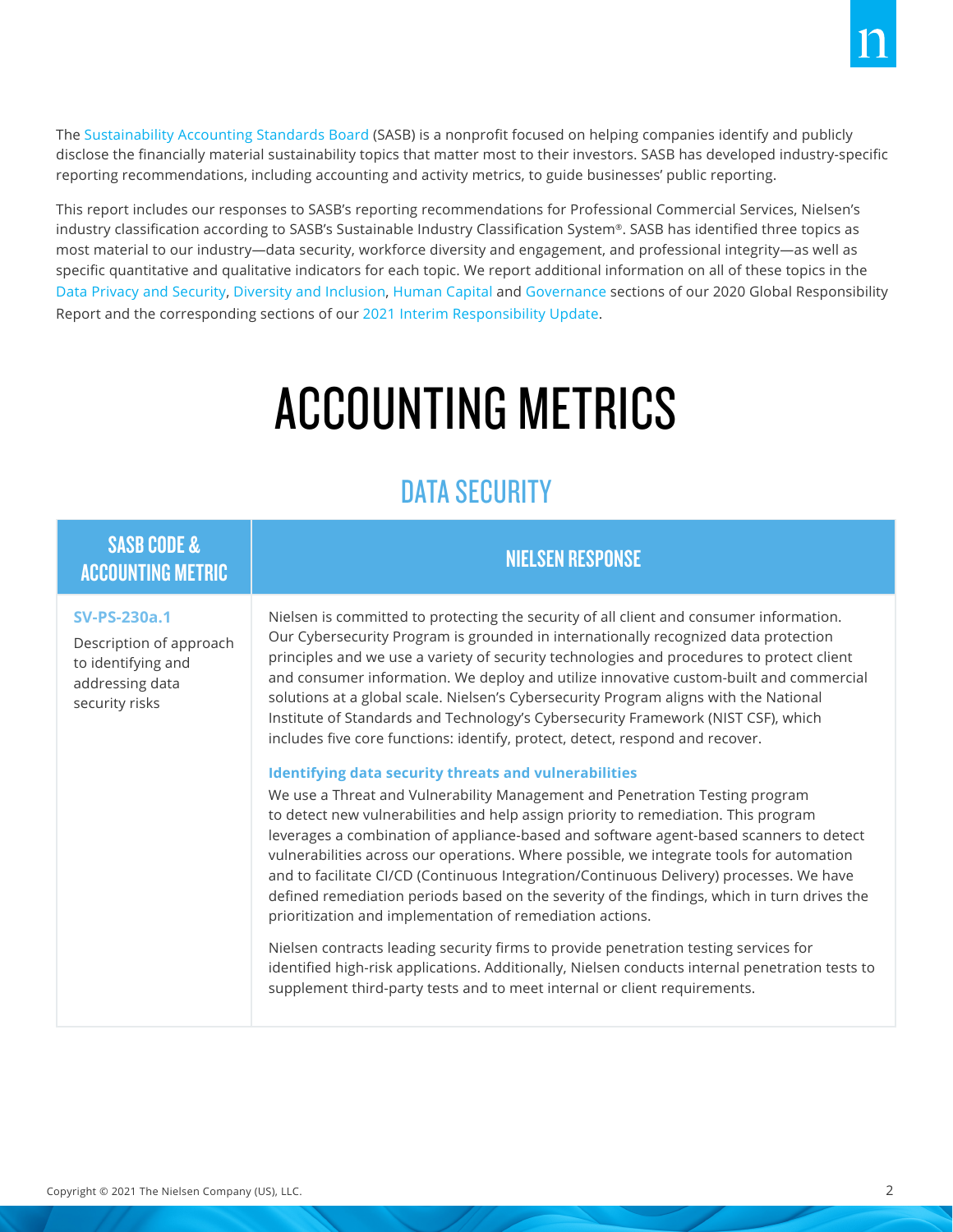We operate a 24/7 Cybersecurity Operations Center to detect and respond to malicious behavior and to identify incidents through monitoring, alerts and analysis of network activity, as well as through cyber intelligence findings.

We continue to invest in technology and enhanced processes to help us stay on top of threats facing our environment. Continual improvement of these capabilities includes periodic Red Team testing conducted by a third party. This testing provides visibility to improve technology capabilities, processes and procedures within the Cybersecurity Operations Center.

# **Addressing data security threats and vulnerabilities**

**Policy and governance:** Nielsen uses a principles-based approach to deliver specific control areas in the Nielsen Cybersecurity Policy. This policy defines the minimum set of controls that are necessary to uphold the company's reputation and protect sensitive information. The policy is reviewed annually to ensure appropriate controls and implementation across the company. Controls within the policy are tiered to ensure that appropriate protection is provided for every level of information classification. Nielsen's information classifications are: public, internal, confidential and confidential-restricted.

Governance for this policy includes:

- Oversight from the Corporate Policy Steering Committee
- An annual review directed by Cybersecurity Governance
- Annual approval from the Chief Information Security Officer
- Publication and translation into multiple languages
- Emergency releases as required

We have a defined exception process in place for deviation from data security controls. The process requires a review of business justifications and impacts while considering additional or alternative mitigating controls, before approval is considered.

**Risk management:** The Cybersecurity team focuses on identifying cybersecurity risks throughout business streams, educating business owners about potential risks and providing consultation on requirements for alternative mitigations. Control attestations are completed to determine how implementation has been conducted across specific services, products or business processes. The Cybersecurity team maintains a constant feedback loop with our Chief Legal Officer and other members of our senior leadership team relating to our cybersecurity risk. We also undertake additional risk management procedures in the following special circumstances: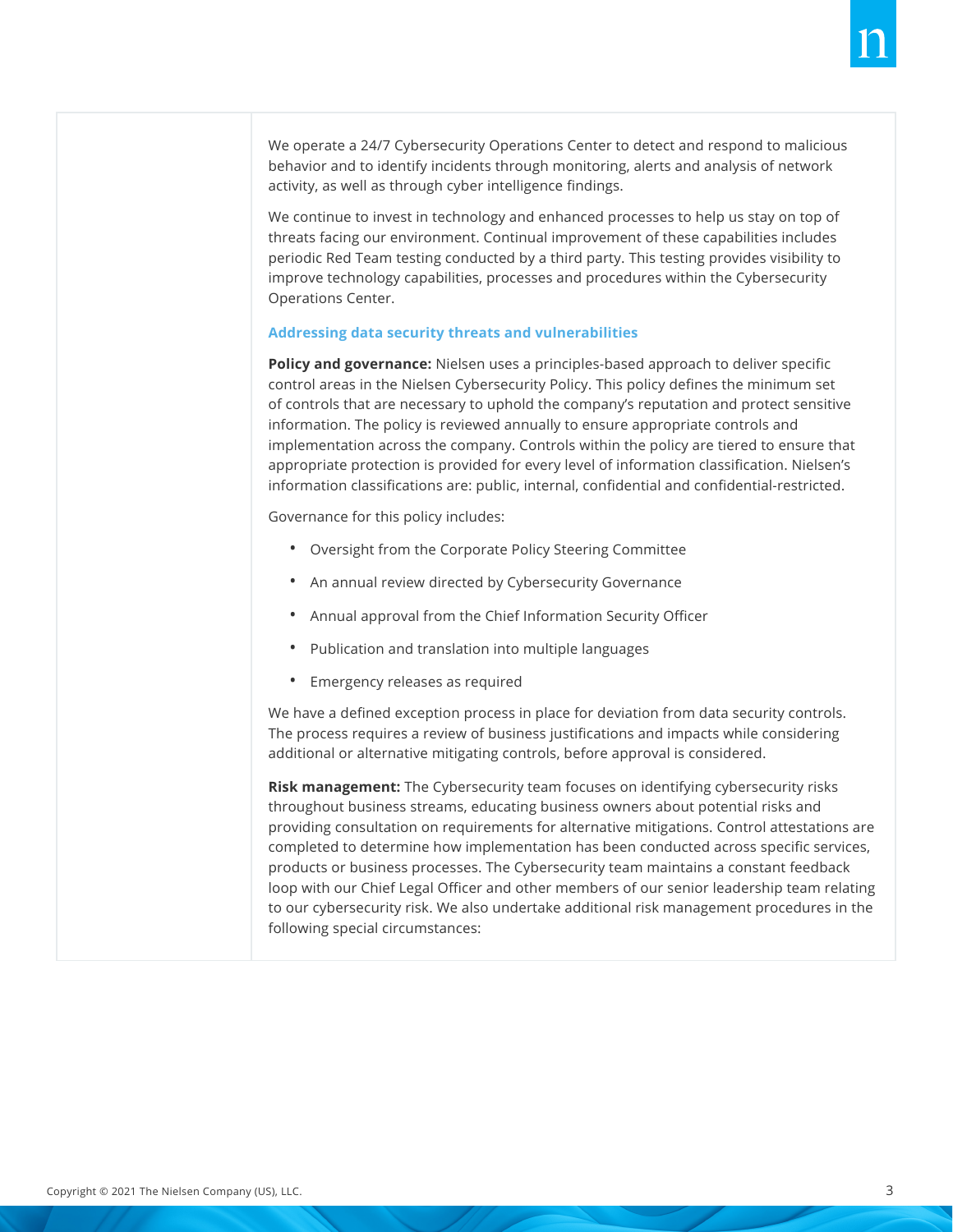|                                                                                                                                              | • Contracts: In coordination with Legal, the Cybesecurity team regularly<br>reviews and provides recommended information security language for client and third-<br>party contracts, to include specific security-control requirements where applicable,<br>specialized reporting and response procedures in the event of an incident, self-<br>certification procedures and audit rights definitions.<br>• New product development: The Cybersecurity team employs engineers and security<br>architects who work side by side with infrastructure, networking and application<br>development teams in order to embed security in the design of new products that are<br>either purchased or built in-house. This coordinated approach allows teams to identify<br>risks more easily, based on the capabilities, features and use cases of the new products<br>brought into our secure environment. |
|----------------------------------------------------------------------------------------------------------------------------------------------|-----------------------------------------------------------------------------------------------------------------------------------------------------------------------------------------------------------------------------------------------------------------------------------------------------------------------------------------------------------------------------------------------------------------------------------------------------------------------------------------------------------------------------------------------------------------------------------------------------------------------------------------------------------------------------------------------------------------------------------------------------------------------------------------------------------------------------------------------------------------------------------------------------|
|                                                                                                                                              | • Acquisitions and divestitures: The Cybersecurity team engages with acquisitions and<br>divestitures to ensure that security is established or maintained throughout these<br>transactions. The acquisition and divestiture processes include due diligence measures,<br>integration requirements and other processes that ensure compliance with the Nielsen<br>Cybersecurity Policy. Joint ventures that have their technology hosted by Nielsen fall<br>under our cybersecurity program and practices.                                                                                                                                                                                                                                                                                                                                                                                          |
|                                                                                                                                              | Assessments of third parties that collect, process or store Nielsen confidential<br>or confidential-restricted information: The Cybersecurity team performs in-depth<br>cybersecurity assessments on third-party security controls and their security technologies<br>before allowing any data sharing to occur. Vendors are tiered according to the classification<br>of information they are collecting, processing or storing, and reassessments are conducted<br>on a recurring basis.                                                                                                                                                                                                                                                                                                                                                                                                          |
|                                                                                                                                              | Insurance: Nielsen procures insurance for cybersecurity incidents, with limits applicable to<br>the anticipated risk.<br>See the Data Privacy and Security section of our 2020 Global Responsibility Report and page<br>26 of our 2021 Interim Responsibility Update for more on our approach.                                                                                                                                                                                                                                                                                                                                                                                                                                                                                                                                                                                                      |
| <b>SV-PS-230a.2</b><br>Description of policies<br>and practices relating<br>to collection, usage and<br>retention of customer<br>information | We take seriously our commitment to keeping all personal and confidential data private.<br>We follow an approach of "privacy by design" to ensure that our privacy principles-which<br>align with globally accepted fair information practices—are embedded in the design of<br>our products and services during the development stage. Our Global Privacy and Data<br>Use Policy addresses Nielsen's collection, use, disclosure and retention of data about<br>unique individuals. The policy is generally applied to all Nielsen services, processes and<br>technologies-whether client-facing or internal-that utilize individual-level data, including<br>during the development or assessment of new processes or technology, as well as by all<br>Nielsen affiliates, subsidiaries, employees and contractors.                                                                               |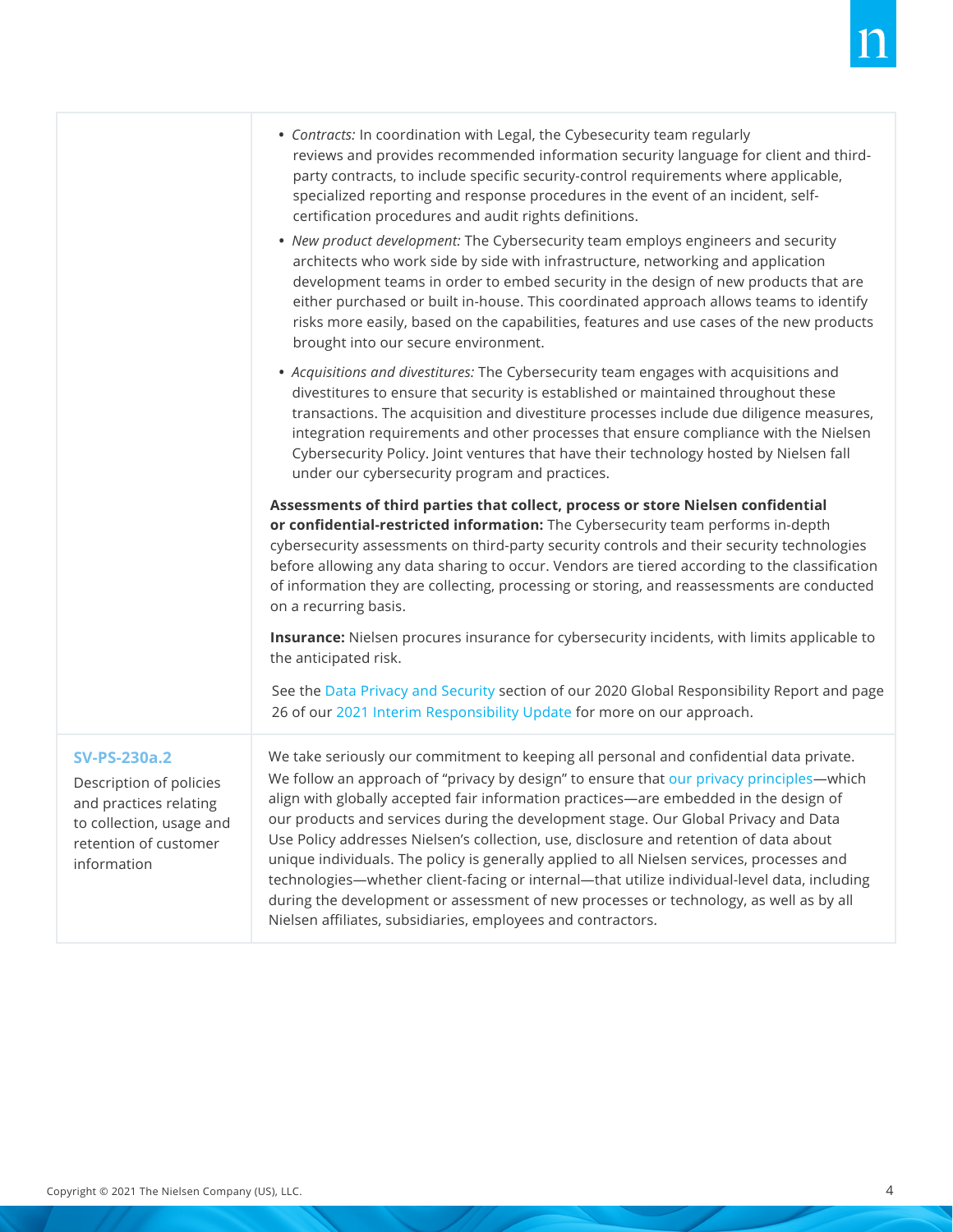# **SV-PS-230a.3**

(1) Number of data breaches; (2) percentage involving customers' confidential business information or personally identifiable information; and (3) number of customers affected

From 2018 to 2020, Nielsen received a small number of complaints, all of which were either unsubstantiated or resolved directly with data subjects to their satisfaction.

# WORKFORCE DIVERSITY & ENGAGEMENT

# SASB CODE & ACCOUNTING METRIC NETWORK AND ACCOUNTING METRIC

# **SV-PS-330a.1**

Percentage of gender and racial/ethnic group representation for (1) executive management and (2) all other employees

| <b>DIVERSITY METRIC</b>                                  | 2018                                                                  | 2019                                                                   | 2020<br>Nielsen+NielsenIQ <sup>1</sup>                                  | 2020<br>Nielsen only <sup>2</sup>                                     |
|----------------------------------------------------------|-----------------------------------------------------------------------|------------------------------------------------------------------------|-------------------------------------------------------------------------|-----------------------------------------------------------------------|
| Full-time head count<br>by gender                        | Male - 23,551 (53%)<br>Female - 21,151 (47%)<br>Undisclosed - 23 (0%) | Male - 23,335 (52%)<br>Female - 21,163 (47%)<br>Undisclosed - 130 (0%) | Male - 21,137 (52.9%)<br>Female - 18,828 (47.1%)<br>Unknown - 26 (0.1%) | Male - 7,974 (59.2%)<br>Female - 5,475 (40.7%)<br>Unknown - 16 (0.1%) |
| % minorities in U.S.<br>head count                       | Diverse - 3,515 (35%)<br>White - 6,463 (65%)<br>Undisclosed - 26 (0%) | Diverse - 3,628 (37%)<br>White - 6,066 (62%)<br>Undisclosed - 49 (1%)  | Diverse - 3,077 (43%)<br>White - 4,077 (57%)                            | Diverse - 2,919 (43%)<br>White - 3,864 (57%)                          |
| Racial / ethnic<br>representation at<br>executive level  | 18%                                                                   | 29%                                                                    | 40%                                                                     | 40%                                                                   |
| Racial / ethnic<br>representation at<br>management level | 22%                                                                   | 20%                                                                    | 24%                                                                     | 25%                                                                   |
| % women in total<br>headcount                            | 48%                                                                   | 49%                                                                    | 48%                                                                     | 43%                                                                   |
| % women in<br>executive head<br>count                    | 36%                                                                   | 13%                                                                    | 50%                                                                     | 50%                                                                   |
| % women in top<br>management head<br>count               | 51%                                                                   | 51%                                                                    | 50%                                                                     | 54%                                                                   |
|                                                          |                                                                       |                                                                        |                                                                         |                                                                       |

' The "2020 Nielsen+NielsenIQ" column reflects whole company data across Nielsen Global Media and Nielsen Global Connect (now NielsenIQ) employees as of or through Sept. 30, 2020, when data systems for the two companies split.

<sup>2</sup> The "2020 Nielsen only" column is equivalent to the Nielsen Global Media business and provides the most comparable data for our company moving forward, after the sale of NielsenIQ closed in March 2021.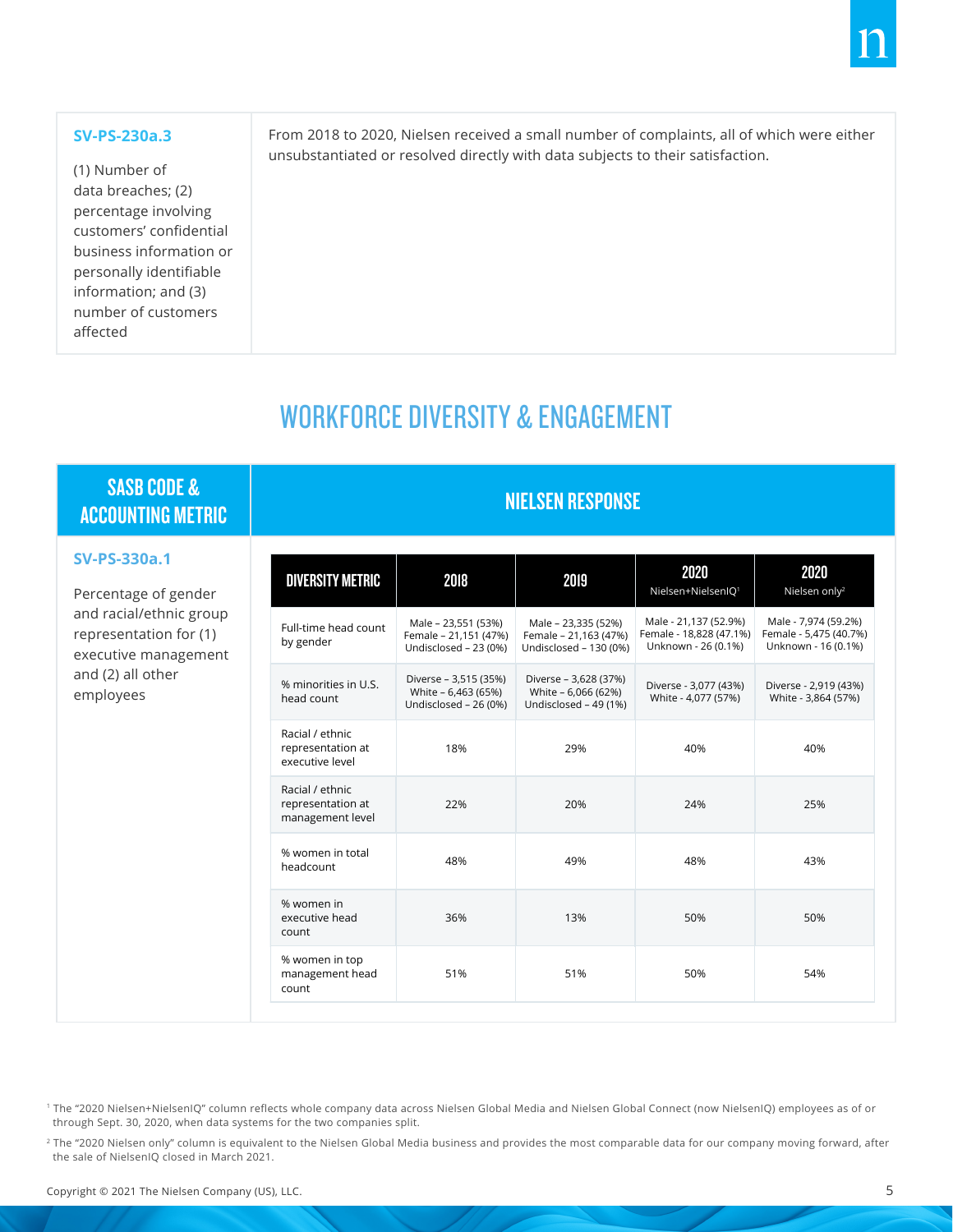| % women in<br>management head<br>count          | 38%                                  | 40%                                  | 38% | 38%                                                                                         |
|-------------------------------------------------|--------------------------------------|--------------------------------------|-----|---------------------------------------------------------------------------------------------|
| Number of female<br>named executive<br>officers | 1 – Chief Human<br>Resources Officer | 1 – Chief Human<br>Resources Officer | N/A | 2 as of May 2021-<br>Chief Financial<br>Officer, Chief<br><b>Human Resources</b><br>Officer |

Percentages may not sum to 100 due to rounding. Please note that for the purposes of our 10-K reporting, we use full-time equivalents, whereas for this more detailed reporting on our workforce, we have used total head count. See the [Diversity and Inclusion](https://microsites.nielsen.com/globalresponsibilityreport/this-report/detailed-disclosures/diversity-and-inclusion-disclosure/) section of our 2020 Global Responsibility Report and pages 10 and 32 of our [2021 Interim](https://microsites.nielsen.com/globalresponsibilityreport/2021-interim-responsibility-update)  [Responsibility Update](https://microsites.nielsen.com/globalresponsibilityreport/2021-interim-responsibility-update) for more details and additional metrics.

# **SV-PS-330a.2**

(1) Voluntary and (2) involuntary turnover rate for employees

| <b>TURNOVER METRIC</b>       | 2018 | 2019 | 2020<br>(Nielsen+NielsenIQ) <sup>1</sup> | 2020<br>Nielsen only <sup>2</sup> |
|------------------------------|------|------|------------------------------------------|-----------------------------------|
| Absolute turnover<br>rate    | 24%  | 22%  | 26% (annualized)                         | 21%                               |
| Voluntary turnover<br>rate   | 16%  | 15%  | 18% (annualized)                         | 15%                               |
| Involuntary turnover<br>rate | 7%   | 7%   | 8% (annualized)                          | 6%                                |

Percentages may not sum to 100 due to rounding. Absolute turnover rate includes voluntary and involuntary exits divided by December headcount for 2018, 2019, and 2020 Nielsen Media, and by September 2020 headcount for whole company data. Please see the [Human Capital](https://microsites.nielsen.com/globalresponsibilityreport/this-report/detailed-disclosures/human-capital-disclosure/) section of our 2020 Global Responsibility Report and pages 16 and 31 of our [2021 Interim Responsibility Update](https://microsites.nielsen.com/globalresponsibilityreport/2021-interim-responsibility-update") for more details and additional metrics.

# **SV-PS-330a.3**

Employee engagement as a percentage of total employees

Employee engagement—the emotional and psychological connection our employees feel to their workplace and the work we do—is central to both individual and business success. We are committed to strengthening employee engagement at Nielsen, because engagement isn't just a human resources priority—it's one of Nielsen's key strategic priorities. As part of our transition to a new independent media and technology company, we are renewing our purpose and values and refreshing our employee value proposition in 2021.

We engage employees through:

- Regular employee / manager one-on-ones
- A learning experience platform, myLearning, powered by Degreed

<sup>2</sup> The "2020 Nielsen only" column is equivalent to the Nielsen Global Media business and provides the most comparable data for our company moving forward, after the sale of NielsenIQ closed in March 2021.

<sup>1</sup> The "2020 Nielsen+NielsenIQ" column reflects whole company data across Nielsen Global Media and Nielsen Global Connect (now NielsenIQ) employees as of or through Sept. 30, 2020, when data systems for the two companies split.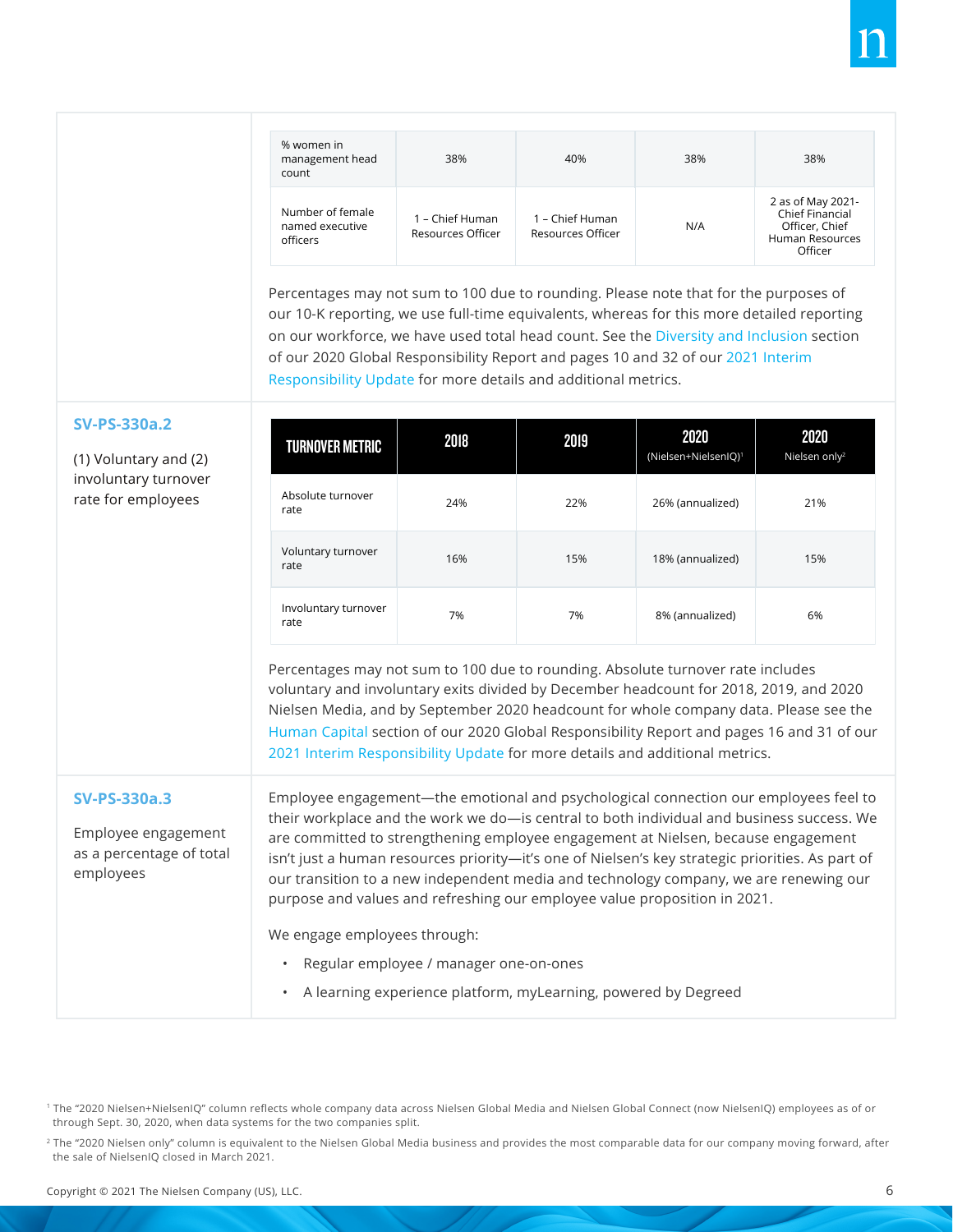- Business Resource Groups (BRGs)—which now include Nielsen Green and Nielsen Cares and related volunteer opportunities, and which now come together at the local level through our office-based Inclusion Impact Teams
- Regular town hall meetings that encourage dialogue between leaders and employees
- Ongoing pulse surveys for global and local leaders to hear from our employees
- A global Change Champion and Engagement Influencer program—a community of ambassadors who work within their sphere of influence to facilitate effective navigation of change and promote engagement
- Google Currents communities and Slack Channels, which enable employees to connect on a variety of topics, including career growth, learning and development, diversity, equity and inclusion and business strategy, as well as to pose questions directly to our CEO and senior management

In 2020, we pivoted our employee engagement and support efforts to help employees address the unique challenges of the year, including COVID-19. This included providing additional virtual resources, support for remote workers and enhanced mental health support.

To track our progress, we maintain open communication channels and feedback mechanisms that help to deepen connections between leaders and their teams and to ensure that employees feel connected, no matter where they work within the company.

Since 2017, we have enlisted Gallup to gauge employees' level of engagement, through an annual, companywide survey. The survey, which is available in multiple languages, includes questions that tie to measurable performance outcomes proven to demonstrate effective employee engagement. We share detailed survey results with senior leaders and managers and overall performance with all employees through our company newsletter, global town halls and manager-led team discussions. Managers are expected to develop team-specific action plans based on the survey results, focusing on areas important to the team, where they can make meaningful progress.

In 2021, we are extending our employee engagement strategy to include "always on" employee listening and continuous feedback tools, in order to enhance their engagement and experience.

For more on our approach to employee engagement and other human capital issues, see the [Human Capital](https://microsites.nielsen.com/globalresponsibilityreport/our-company/human-capital/) section of our 2020 Global Responsibility Report and page 16 of our [2021 Interim Responsibility Update](https://microsites.nielsen.com/globalresponsibilityreport/2021-interim-responsibility-update).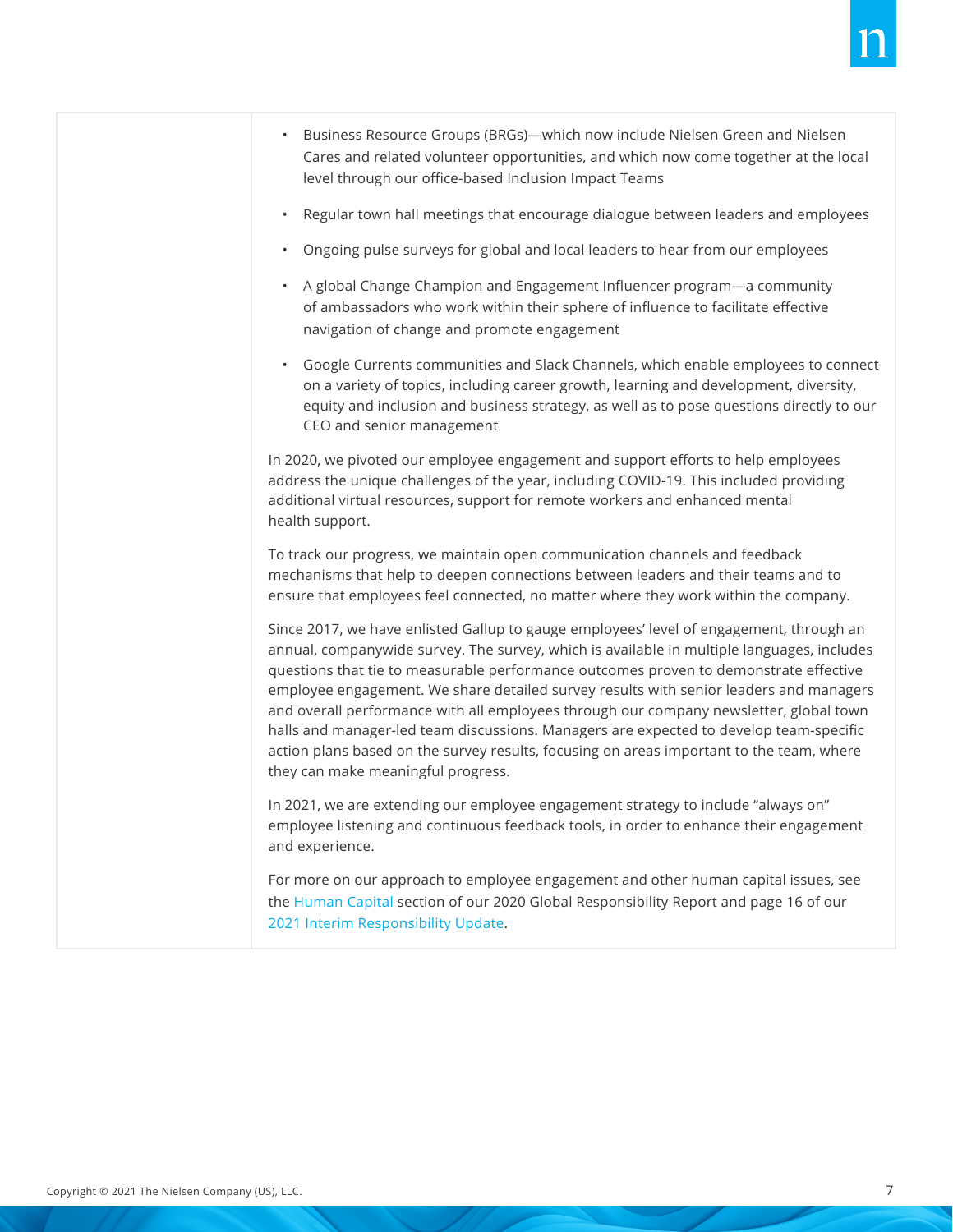# PROFESSIONAL INTEGRITY

| <b>SASB CODE &amp;</b><br><b>ACCOUNTING METRIC</b>                                                                                            | <b>NIELSEN RESPONSE</b>                                                                                                                                                                                                                                                                                                                                                                                                                                                                                                                                                                                                                                                                                                                                                                                                                                                                |  |  |  |
|-----------------------------------------------------------------------------------------------------------------------------------------------|----------------------------------------------------------------------------------------------------------------------------------------------------------------------------------------------------------------------------------------------------------------------------------------------------------------------------------------------------------------------------------------------------------------------------------------------------------------------------------------------------------------------------------------------------------------------------------------------------------------------------------------------------------------------------------------------------------------------------------------------------------------------------------------------------------------------------------------------------------------------------------------|--|--|--|
| <b>SV-PS-510a.1</b><br>Description of approach<br>to ensuring professional<br>integrity                                                       | Our global Compliance & Integrity program is dedicated to ensuring ethical behavior across<br>Nielsen. Our Code of Conduct is a core element of this program. The Code establishes clear<br>expectations and guidelines for all employees, prohibiting corruption, bribery, facilitation<br>payments, fraud, discrimination, antitrust/anti-competitive practices, money laundering,<br>insider trading and more. It also requires employees to avoid and disclose conflicts of<br>interest. The Code sets forth expectations and guidelines for positive behavior, including<br>treating everyone with respect, valuing diversity, protecting human rights and speaking up<br>to report Code violations without fear of retaliation.<br>See the Governance section of our 2020 Global Responsibility Report and page 27 of our<br>2021 Interim Responsibility Update for more detail. |  |  |  |
| <b>SV-PS-510a.2</b><br>Total amount of<br>monetary losses<br>as a result of legal<br>proceedings associated<br>with professional<br>integrity | There were no cases or fines associated with corruption, lack of professional integrity or<br>other environmental, social or governance issues during the reporting period, including<br>incidents related to false or misleading advertising; misleading communications; breach<br>of customers' data privacy; any other privacy violations; product quality and safety; or<br>anti-competitive practices. Whether an incident is a confirmed case of corruption involves<br>legal determinations and privileged and confidential legal advice. We also did not have any<br>instances of noncompliance with environmental laws or regulations and we did not receive<br>any fines from the Federal Trade Commission during the reporting period. No business<br>partners' contracts were terminated for corruption violations during the reporting period.                            |  |  |  |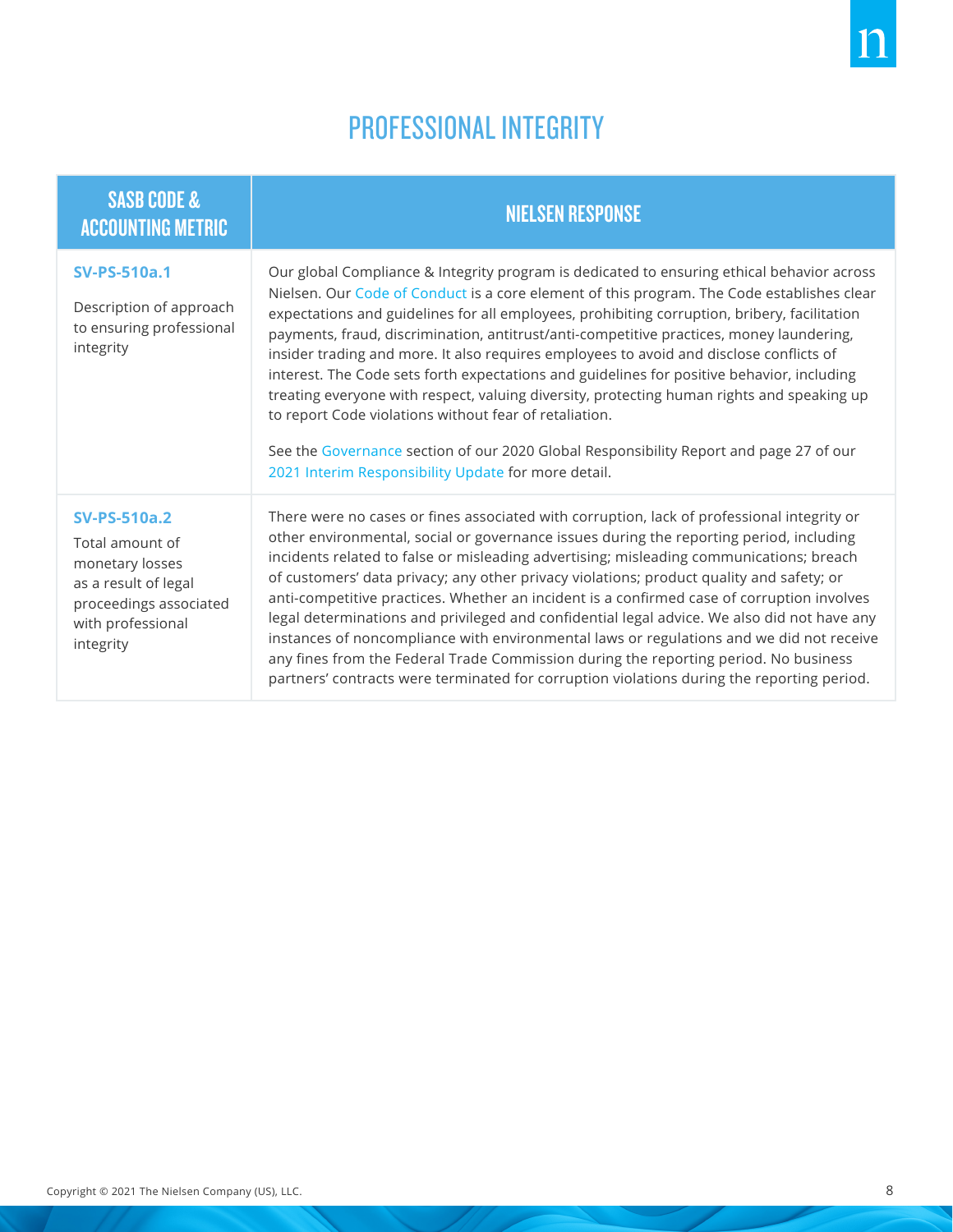# ACTIVITY METRICS

# SASB CODE & ACTIVITY METRIC NEEDS AND ACTIVITY METRIC NIELSEN RESPONSE

# **SV-PS-000.A**

Number of employees by type: (1) full-time and part-time; (2) temporary; and (3) contract

| <b>EMPLOYEES BY TYPE</b> | 2018         | 2019         | 2020<br>(Nielsen+NielsenIQ) <sup>1</sup> | 2020<br>Nielsen only <sup>2</sup> |
|--------------------------|--------------|--------------|------------------------------------------|-----------------------------------|
| Total head count         | 46,650       | 46,711       | 41,913                                   | 14,639                            |
| Full-time head count     | 44,725 (96%) | 44,628 (96%) | 39,991 (95%)                             | 13,465 (92%)                      |
| Part-time head count     | 1,925 (4%)   | 2,083 (5%)   | 1,922 (5%)                               | 1,174 (8%)                        |
| Temporary head<br>count  | 1,059 (2%)   | 973 (2%)     | 902 (2%)                                 | 243 (2%)                          |

Please note that for the purposes of our 10-K reporting, we use full-time equivalents, whereas for this more detailed reporting on our workforce, we have used total headcount. Percentages may not sum to 100 due to rounding. Total headcount includes full-time and part-time headcount. Temporary headcount includes consultants and interns. See the [Diversity and Inclusion](https://microsites.nielsen.com/globalresponsibilityreport/this-report/detailed-disclosures/diversity-and-inclusion-disclosure/) and [Human Capital](https://microsites.nielsen.com/globalresponsibilityreport/this-report/detailed-disclosures/human-capital-disclosure/) sections of our 2020 Global Responsibility Report and pages 10 and 16 of our [2021 Interim Responsibility Update](https://microsites.nielsen.com/globalresponsibilityreport/2021-interim-responsibility-update) for additional information.

Not applicable. We do not track employee time through a single, centralized system.

# **SV-PS-000.B**

Employee hours worked, percentage billable

1 The "2020 Nielsen+NielsenIQ" column reflects whole company data across Nielsen Global Media and Nielsen Global Connect (now NielsenIQ) employees as of or through Sept. 30, 2020, when data systems for the two companies split.

<sup>2</sup> The "2020 Nielsen only" column is equivalent to the Nielsen Global Media business and provides the most comparable data for our company moving forward, after the sale of NielsenIQ closed in March 2021.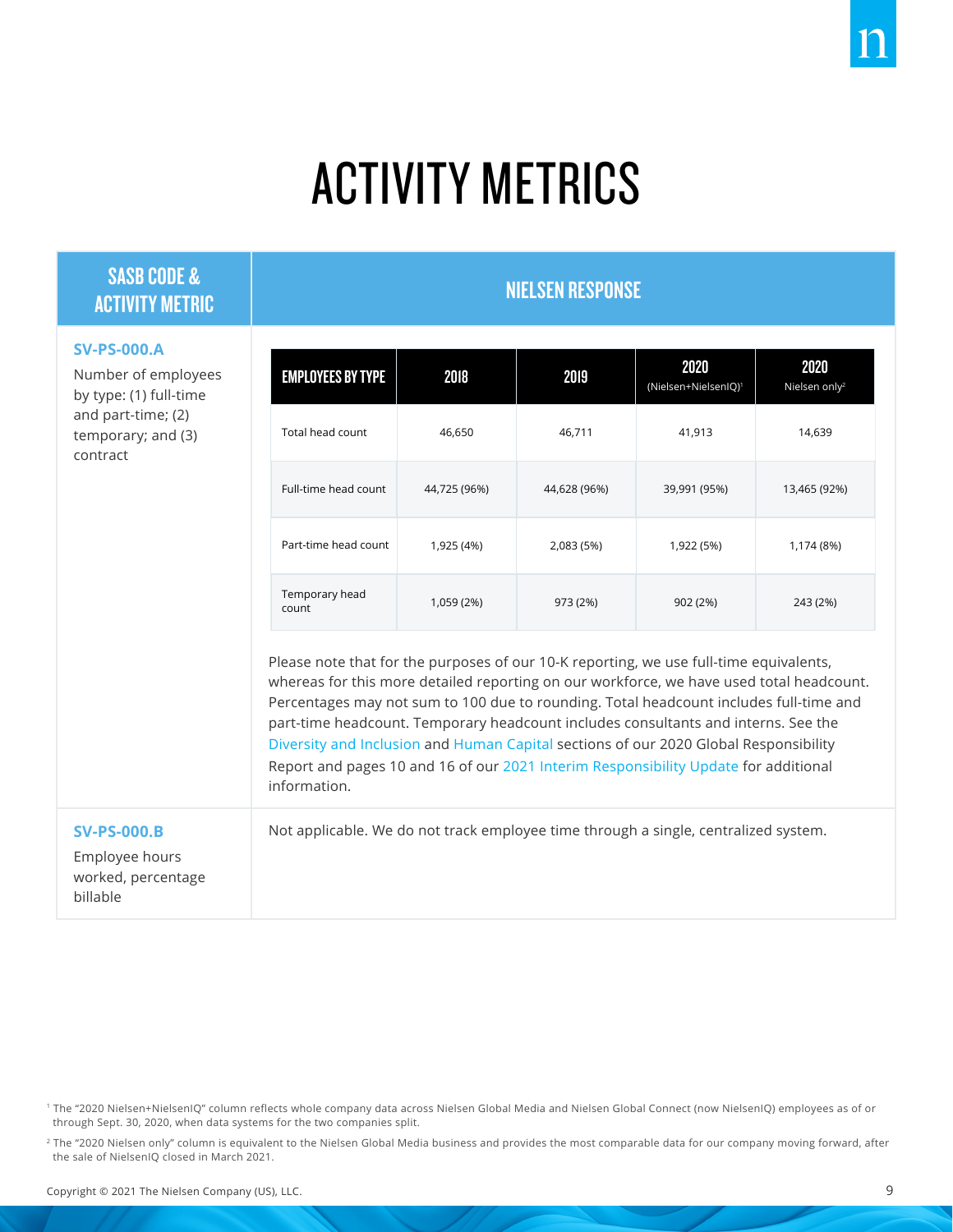# ABOUT NIELSEN

Nielsen Holdings plc (NYSE: NLSN) is a leading global data and analytics company that provides a holistic and objective understanding of the media industry. With offerings spanning audience measurement, audience outcomes and content, Nielsen offers its clients and partners simple solutions to complex questions and optimizes the value of their investments and growth strategies. It is the only company that can offer de-duplicated cross-media audience measurement. Audience is Everything™ to Nielsen and its clients, and Nielsen is committed to ensuring that every voice counts.

An S&P 500 company, Nielsen offers measurement and analytics service in nearly 60 countries. Learn more at [www.nielsen.com](https://www.nielsen.com) or [www.nielsen.](https://www.nielsen.com/investors) [com/investors](https://www.nielsen.com/investors) and connect with us on [Twitter](https://twitter.com/Nielsen), [LinkedIn,](https://www.linkedin.com/company/nielsen/) [Facebook](https://www.facebook.com/Nielsen/) and [Instagram](https://www.instagram.com/lifeatnielsen/).



# **AUDIENCE IS EVERYTHING™**